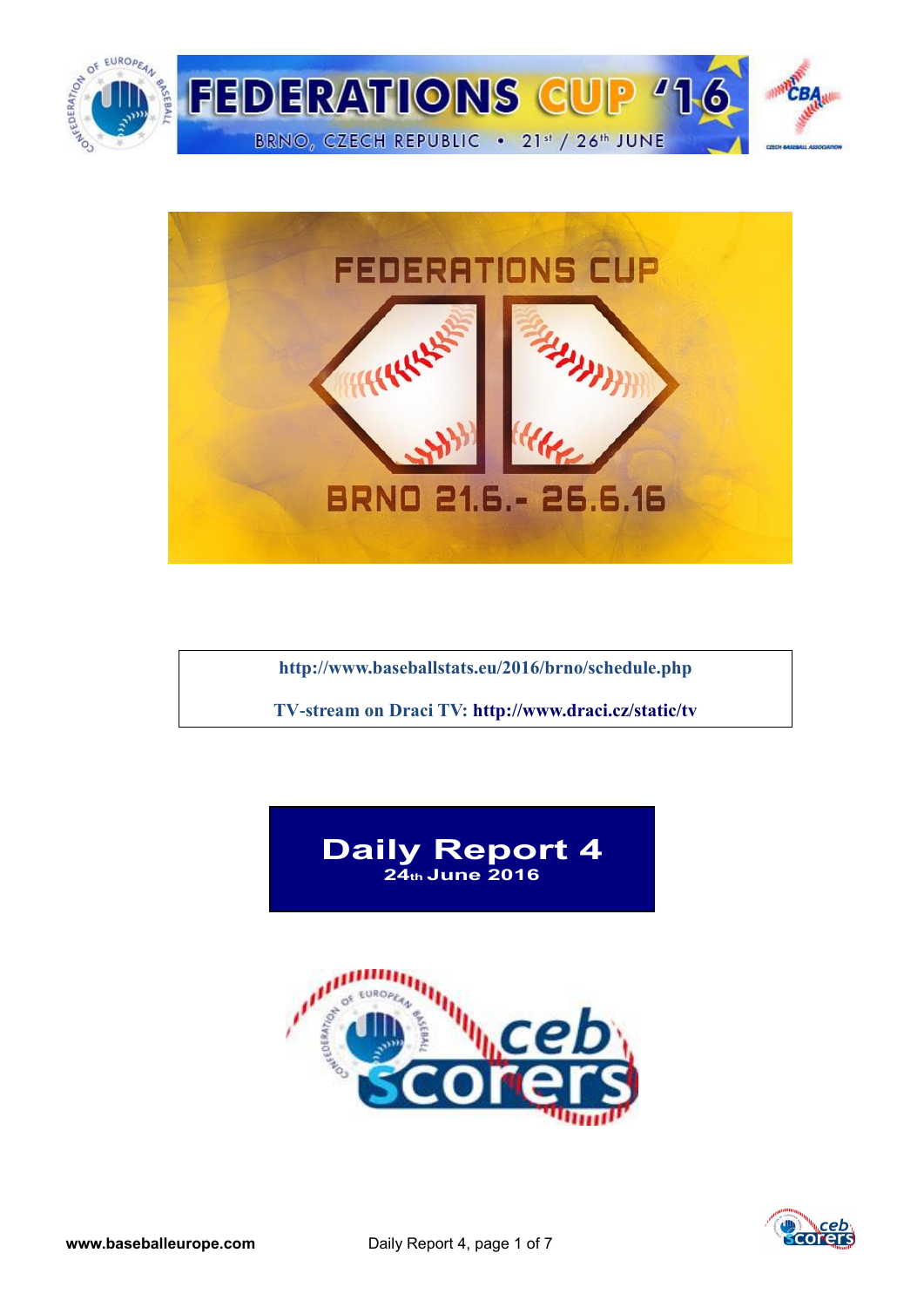

| Teams |  |
|-------|--|
|       |  |

- **Apollo Bratislava (SVK)** Draci Brno (CZE)
	- Buffaloes Blagoevgrad (BUL) **SSHOR Moskvich (RUS)**
- **Deurne Spartans Antwerp (BEL)** Sölvesborg Firehawks (SWE)
- -

|                 |         |                 |             | <b>Schedule and Results</b>                                        |                                  |                |                |
|-----------------|---------|-----------------|-------------|--------------------------------------------------------------------|----------------------------------|----------------|----------------|
| Game            | At time | <b>Ballpark</b> | Pool        | Home team                                                          | Visiting team                    | Final<br>Score | Inn            |
|                 |         |                 |             | Tuesday 21st June                                                  |                                  |                |                |
| 01              | 10:00   | <b>Brno</b>     | A           | SSHOR Moskvich (RUS)                                               | Deurne Spartans Antwerp (BEL)    | $0 - 14$       | $\overline{7}$ |
| 02              | 14:30   | <b>Brno</b>     | $\mathsf A$ | Sölvesborg Firehawks (SWE)                                         | Buffaloes Blagoevgrad (BUL)      | $9 - 1$        |                |
| 03              | 19:00   | <b>Brno</b>     | A           | Draci Brno (CZE)                                                   | <b>D</b> Apollo Bratislava (SVK) | $12 - 2$       | $\overline{7}$ |
|                 |         |                 |             | Wednesday 22nd June                                                |                                  |                |                |
| 04              | 10:00   | <b>Brno</b>     | Α           | Buffaloes Blagoevgrad (BUL)                                        | SSHOR Moskvich (RUS)             | $7 - 1$        |                |
| 05              | 14:30   | <b>Brno</b>     | A           | <b>D</b> Apollo Bratislava (SVK)                                   | Sölvesborg Firehawks (SWE)       | $5 - 4$        |                |
| 06              | 19:00   | <b>Brno</b>     | A           | Deurne Spartans Antwerp (BEL) Draci Brno (CZE)                     |                                  | $1 - 2$        |                |
|                 |         |                 |             | Thursday 23rd June                                                 |                                  |                |                |
| 07              | 10:00   | <b>Brno</b>     | Α           | <b>D</b> Apollo Bratislava (SVK)                                   | SSHOR Moskvich (RUS)             | $10 - 0$       | 8              |
| 08              | 14:30   | <b>Brno</b>     | A           | Deurne Spartans Antwerp (BEL) Buffaloes Blagoevgrad (BUL)          |                                  | $10 - 6$       |                |
| 09              | 19:00   | <b>Brno</b>     | Α           | Sölvesborg Firehawks (SWE)                                         | Draci Brno (CZE)                 | $2 - 20$       | $\overline{7}$ |
|                 |         |                 |             | Friday 24th June                                                   |                                  |                |                |
| 10 <sub>1</sub> | 10:00   | <b>Brno</b>     | A           | <b>D</b> Apollo Bratislava (SVK)                                   | Deurne Spartans Antwerp (BEL)    | $5 - 6$        | 10             |
| 11              | 14:30   | <b>Brno</b>     | Α           | Sölvesborg Firehawks (SWE)                                         | SSHOR Moskvich (RUS)             | $12 - 2$       | $\overline{7}$ |
| 12 <sub>2</sub> | 19:00   | <b>Brno</b>     | A           | Draci Brno (CZE)                                                   | Buffaloes Blagoevgrad (BUL)      | $15 - 0$       | 5              |
|                 |         |                 |             | Saturday 25th June                                                 |                                  |                |                |
| 13              | 10:00   | <b>Brno</b>     | A           | Deurne Spartans Antwerp (BEL) <b>10 Sölvesborg Firehawks (SWE)</b> |                                  |                |                |
| 14              | 14:30   | <b>Brno</b>     | Α           | Buffaloes Blagoevgrad (BUL)                                        | <b>B</b> Apollo Bratislava (SVK) |                |                |
| 15 <sub>1</sub> | 19:00   | <b>Brno</b>     | Α           | SSHOR Moskvich (RUS)                                               | Draci Brno (CZE)                 |                |                |
|                 |         |                 |             | Sunday 26th June                                                   |                                  |                |                |
| 16              | 14:00   | <b>Brno</b>     | Fi          | $\bullet$ :: A1 ::                                                 | $\bullet$ :: A2 ::               |                |                |

[In each game the home team is named first](http://score.cebeurope.com/2013/antwerp/login.php)

|                | <b>Standing Pool A</b>           |    |           |    |            |           |
|----------------|----------------------------------|----|-----------|----|------------|-----------|
| Pos            | Team                             | GP | <b>WO</b> | LO | <b>AVG</b> | <b>GB</b> |
| 1              | <b>Draci Brno (CZE)</b>          | 4  |           | O  | 1000       |           |
| $\overline{2}$ | Deurne Spartans Antwerp (BEL)    | 4  | 3         |    | 750        |           |
| 3              | <b>D</b> Apollo Bratislava (SVK) | 4  | 2         | 2  | 500        | 2         |
| $\overline{4}$ | Sölvesborg Firehawks (SWE)       | 4  | 2         | 2  | 500        | 2         |
| 5              | Buffaloes Blagoevgrad (BUL)      | 4  |           | 3  | 250        | 3         |
| 6              | <b>SSHOR Moskvich (RUS)</b>      |    |           |    |            |           |

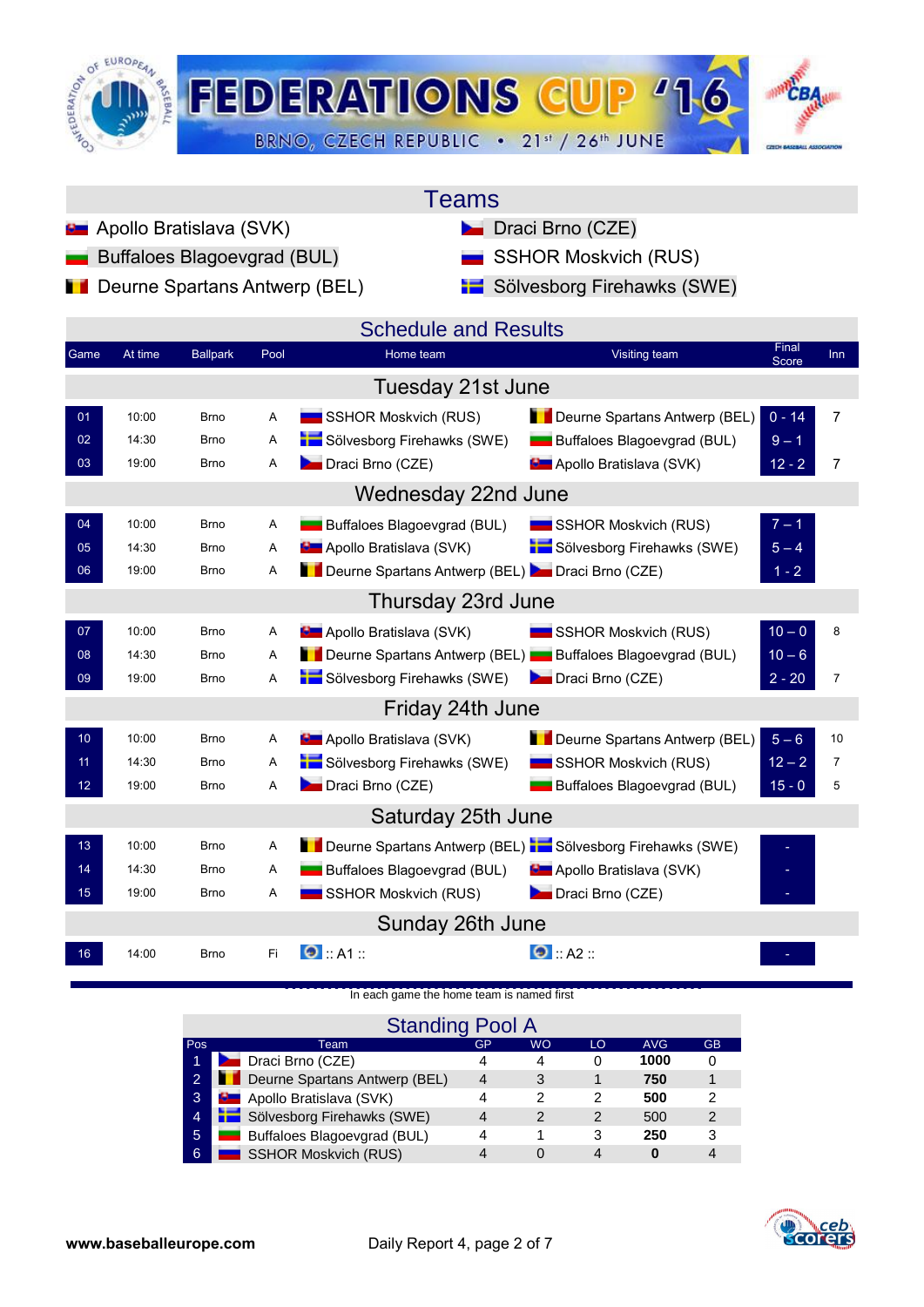

### **Game Summary 10**



### **Apollo Bratislava (SVK) – Deurne Spartans Antwerp (BEL)**

| Deurne Spartans 101 100 002 1 - 6 8 2<br>$(3-1)$      |  | Score by innings |  |  |  | R H E |  |
|-------------------------------------------------------|--|------------------|--|--|--|-------|--|
| Apollo Bratislava 101 030 000 0 - 5 12 2<br>$(2 - 2)$ |  |                  |  |  |  |       |  |

Jun 24, 2016 at Brno (Draci)

#### **Deurne Spartans 6 (3-1)**

| Player                | AB | R             |               | H BI          | 2B |           |          | 3B HR BB      |              |               |              |          |              |                | SB CS HP SH SF SO IBB KL GDP |          |              | PO.           | A            | E.            |
|-----------------------|----|---------------|---------------|---------------|----|-----------|----------|---------------|--------------|---------------|--------------|----------|--------------|----------------|------------------------------|----------|--------------|---------------|--------------|---------------|
| REINA VIANT lf/cf     | 5  | $\mathcal{P}$ |               | 0             | Ω  | 0         |          |               | 3            |               | ∩            | O        |              | 2              | 0                            |          | <sup>0</sup> | 3             | <sup>0</sup> | ∩             |
| VRIENDT M cf<br>DE.   | 4  | $\Omega$      | 2             | 0             | 0  | $\Omega$  | Ω        |               | <sup>0</sup> | $\Omega$      | $\Omega$     | O        | $\Omega$     | 0              | 0                            | $\Omega$ | 0            |               | O            | ∩             |
| DE BENS pr/lf         | Ω  |               | ∩             | $\Omega$      | 0  | 0         | Ω        | $\Omega$      | $\Omega$     | $\Omega$      | <sup>0</sup> | O        | 0            | $\Omega$       | 0                            | O        | 0            | O             | Ω            |               |
| JONIS 3b              | 3  | O             |               |               | Λ  | 0         | 0        | 2             |              | ∩             | $\Omega$     | ∩        | 0            |                | <sup>n</sup>                 | 0        | $\bigcap$    |               |              | ∩             |
| ALVES VILACH 1b/p     | 4  |               | ∩             | 0             | 0  | $\Omega$  |          |               | ∩            | ∩             | $\Omega$     | O        | 0            | $\mathfrak{D}$ | 0                            |          | $\cap$       | 5             | Ω            | ∩             |
| VALERIO <sub>2b</sub> | 5  | $\cap$        |               | $\Omega$      | U  | $\bigcap$ | $\Omega$ | $\Omega$      | $\cap$       | $\Omega$      | $\Omega$     | $\Omega$ | $\Omega$     | $\mathcal{P}$  | $\cap$                       | $\Omega$ | $\Omega$     | 4             | 3            | $\Omega$      |
| JIE-SAM-FOEK rf       | 4  |               | $\mathcal{D}$ | $\mathcal{D}$ | O. |           | O.       |               | $\cap$       | $\cap$        | $\Omega$     | $\cap$   | <sup>n</sup> | 1              | U                            | 1        | $\Omega$     | $\mathcal{P}$ | ∩            | $\Omega$      |
| VANDENBOSCH dh/1b     | 2  |               |               | Ω             | Λ  | 0         |          | $\mathcal{P}$ |              |               | ∩            |          |              |                | Λ                            |          | $\cap$       | $\mathcal{P}$ | O            | ∩             |
| STRAUSS SS            | 3  | $\cap$        |               | $\Omega$      | U  | 0         | $\cap$   |               | $\cap$       |               | $\cap$       |          | O            | 1              | <sup>n</sup>                 | $\Omega$ | $\cap$       | U             | Κ            | $\mathcal{P}$ |
| DE VRIENDT N C        | 4  | $\Omega$      | $\cap$        |               | U  | $\Omega$  | $\Omega$ | $\bigcap$     | $\cap$       | ∩             | $\Omega$     | ∩        |              |                | 0                            | O        | U            | 12            |              | $\Omega$      |
| DROOGENBR J p         | 0  | $\Omega$      | $\Omega$      | $\Omega$      | Λ  | $\Omega$  | $\Omega$ | $\bigcap$     | $\cap$       | ∩             | ∩            | U        | 0            | $\Omega$       | U                            | $\Omega$ | $\cap$       | Λ             |              |               |
| Totals                | 34 | 6             | 8             | 4             | Λ  |           | Λ        | 9             | 4            | $\mathcal{P}$ | $\Omega$     | っ        |              | 11             | U                            | 4        | U            | 30            | 8            | 2             |

#### **Apollo Bratislava 5 (2-2)**

| Player                   | AB          | R              |                | H BI           |    |                | 2B 3B HR BB |             |                | SB CS HP SH SF SO IBB KL GDP |              |              |          |          |                |          |                |           |           | PO.               | A              | F.            |                |           |
|--------------------------|-------------|----------------|----------------|----------------|----|----------------|-------------|-------------|----------------|------------------------------|--------------|--------------|----------|----------|----------------|----------|----------------|-----------|-----------|-------------------|----------------|---------------|----------------|-----------|
| BRUNEGRAF ss             | 5           | $\overline{1}$ | $\Omega$       | $\Omega$       |    | $\Omega$       | $\Omega$    | $\Omega$    | $\Omega$       | $\Omega$                     | $\cap$       |              | $\Omega$ | $\Omega$ | 3              | $\Omega$ | 1              |           | $\bigcap$ | 2                 |                | <sup>0</sup>  |                |           |
| GOTTSCHALL R cf/p        | 6           | $\Omega$       | $\overline{1}$ | $\Omega$       |    | $\Omega$       | 0           | $\Omega$    | $\Omega$       | $\Omega$                     | 0            | $\Omega$     | $\circ$  | $\Omega$ | $\overline{c}$ | $\Omega$ | $\Omega$       |           | $\bigcap$ | 4                 | $\mathbf{1}$   |               |                |           |
| VACLAVIK 2b              | $4 -$       | $\mathbf{1}$   | $\mathcal{L}$  | $\Omega$       |    | $\Omega$       | $\Omega$    | $\Omega$    | $\overline{1}$ | $\Omega$                     | $\cap$       | $\Omega$     | $\Omega$ | $\Omega$ | $\mathbf{1}$   | $\Omega$ | $\overline{1}$ |           | $\Omega$  | $\mathcal{L}$     | $\mathfrak{D}$ | $\Omega$      |                |           |
| HORACEK dh               | 3           | 1              | 1              | $\Omega$       |    | $\Omega$       | 0           | $\Omega$    | 1              | $\Omega$                     |              | $\Omega$     | $\Omega$ | $\Omega$ | $\Omega$       | $\Omega$ | $\Omega$       |           | $\bigcap$ | 0                 | $\Omega$       | <sup>0</sup>  |                |           |
| ROMAN 1f                 | 1           | $\Omega$       | $\Omega$       | $\bigcap$      |    | $\Omega$       | $\Omega$    | $\Omega$    | $\Omega$       | $\Omega$                     | O.           | $\Omega$     | $\Omega$ | $\Omega$ | $\mathbf{1}$   | $\Omega$ | $\Omega$       |           | $\Omega$  | $\Omega$          | $\Omega$       | <sup>0</sup>  |                |           |
| BARRETO 3b               | 5           | $\Omega$       | $\mathfrak{D}$ | 1              |    | $\Omega$       | 0           | $\Omega$    | $\bigcap$      | $\Omega$                     | 0            | $\Omega$     | $\Omega$ | $\Omega$ | $\Omega$       | $\Omega$ | $\Omega$       |           | $\Omega$  | $\Omega$          | 1              | <sup>0</sup>  |                |           |
| $5\quad 1$<br>BUKVA rf   |             |                | $\mathbf{1}$   | $\bigcap$      |    | $\bigcap$      | $\bigcap$   | $\cap$      | $\Omega$       | $\Omega$                     | O.           | $\Omega$     | $\Omega$ | $\Omega$ | $\mathfrak{D}$ | $\Omega$ | $\overline{1}$ |           | $\Omega$  | $\mathbf{1}$      | $\Omega$       | ∩             |                |           |
| GOTTSCHALL M c           | $5 \quad 1$ |                | $\overline{1}$ | $\bigcap$      |    | $\Omega$       | 0           | $\Omega$    | $\bigcap$      | $\Omega$                     | 0            | $\Omega$     | $\Omega$ | $\Omega$ | $\mathbf{1}$   | $\Omega$ | $\Omega$       |           | $\Omega$  | $12 \overline{ }$ | $\mathcal{P}$  | ∩             |                |           |
| ZILAVY 1b                | $3 -$       | $\Omega$       | $\mathcal{L}$  | $\mathbf{1}$   |    | $\Omega$       | $\bigcap$   | $\cap$      | 2              | $\Omega$                     | $\Omega$     | $\Omega$     | $\Omega$ | $\Omega$ | $\mathbf{1}$   | $\Omega$ | $\overline{1}$ |           | $\bigcap$ | 7                 | 1              | ∩             |                |           |
| $5 - 5$<br>REPASKY lf/cf |             | $\Omega$       | $\mathcal{L}$  | $\Omega$       |    | $\Omega$       | $\Omega$    | $\Omega$    | $\Omega$       | $\cap$                       | $\cap$       | $\Omega$     | $\Omega$ | $\Omega$ | $\mathcal{P}$  | $\Omega$ | $\Omega$       |           | $\bigcap$ | $\mathfrak{D}$    | $\Omega$       | 0             |                |           |
| TESLIK p                 |             | $0\qquad 0$    | $\Omega$       | $\Omega$       |    | $\Omega$       | $\Omega$    | $\Omega$    | $\Omega$       | 0                            | $\Omega$     | $\Omega$     | 0        | $\circ$  | $\Omega$       | $\Omega$ | 0              |           | $\Omega$  | $\Omega$          | $\mathcal{R}$  |               |                |           |
| Totals                   | 42          | $5^{\circ}$    | 12             | $\mathfrak{D}$ |    | $\Omega$       | 0           | $\Omega$    | 4              | $\Omega$                     |              | 1            | $\Omega$ | $\Omega$ | 13             | $\Omega$ |                | 4         | $\bigcap$ | 30 11             |                | $\mathcal{L}$ |                |           |
| Deurne Spartans          |             |                | IP H           |                |    |                | R ER BB SO  |             |                | WP HB                        |              | BK IBB SH SF |          |          |                | CI       |                | $2B$ $3B$ | <b>HR</b> |                   | AB BF          | FO.           | GO             | <b>NP</b> |
| DROOGENBR J              | 4.1 11      |                |                |                | .5 | 3              |             | $2 \quad 1$ | $\mathbf{1}$   | $\overline{1}$               | $\Omega$     | $\Omega$     |          | $\Omega$ | $\Omega$       | $\Omega$ | $\Omega$       | $\Omega$  | $\Omega$  | 23                | 26             | $7^{\circ}$   | $\overline{4}$ | 89        |
| ALVES VILACH W, 2-0      |             |                | 5.2 1 0 0      |                |    |                |             | 2 1 2       | $\circ$        | $\Omega$                     | $\mathbf{0}$ | $\Omega$     |          | $\Omega$ | $\Omega$       | $\Omega$ | $\Omega$       | $\Omega$  | $\Omega$  |                   | 19 21          |               | $3 \quad 3$    | 88        |
| Apollo Bratislava        |             |                | IP             | H              |    |                | R ER BB SO  |             |                | WP HB BK IBB SH SF CI        |              |              |          |          |                |          |                |           | 2B 3B HR  |                   | AB BF          |               | FO GO          | NP        |
| TESLIK                   |             | 7.0            |                | 7              | 3  | 3              | 6           | 7           | $\mathcal{L}$  | $\Omega$                     | $\Omega$     | $\Omega$     |          |          | $\Omega$       | $\Omega$ | $\cap$         | $\cap$    | $\circ$   |                   | 26 33          | 6.            |                | 6 128     |
| GOTTSCHALL R L, 0-2      |             | 3.0            |                | $\mathbf{1}$   | 3  | $\mathfrak{D}$ | 3           | 4           | $\Omega$       | $\Omega$                     | $\Omega$     | $\circ$      |          |          |                | $\cap$   | $\Omega$       |           | $\Omega$  | 8                 | 13             | 3.            | 2              | 41        |

 Umpires - HP: BORSELLI Franco (ITA) 1B: KARLSSON Jerry (SWE) 3B: SUROVYAGIN Boris (RUS) Start: 10:00 Time: 2:57 Attendance: 45

Weather: Sunny

 Game notes: Scorers - KUCKOVA Romana (CZE), JARES Petr (CZE) TC - BILEK Bohumil (CZE) TESLIK faced 2 batters in the 8th.

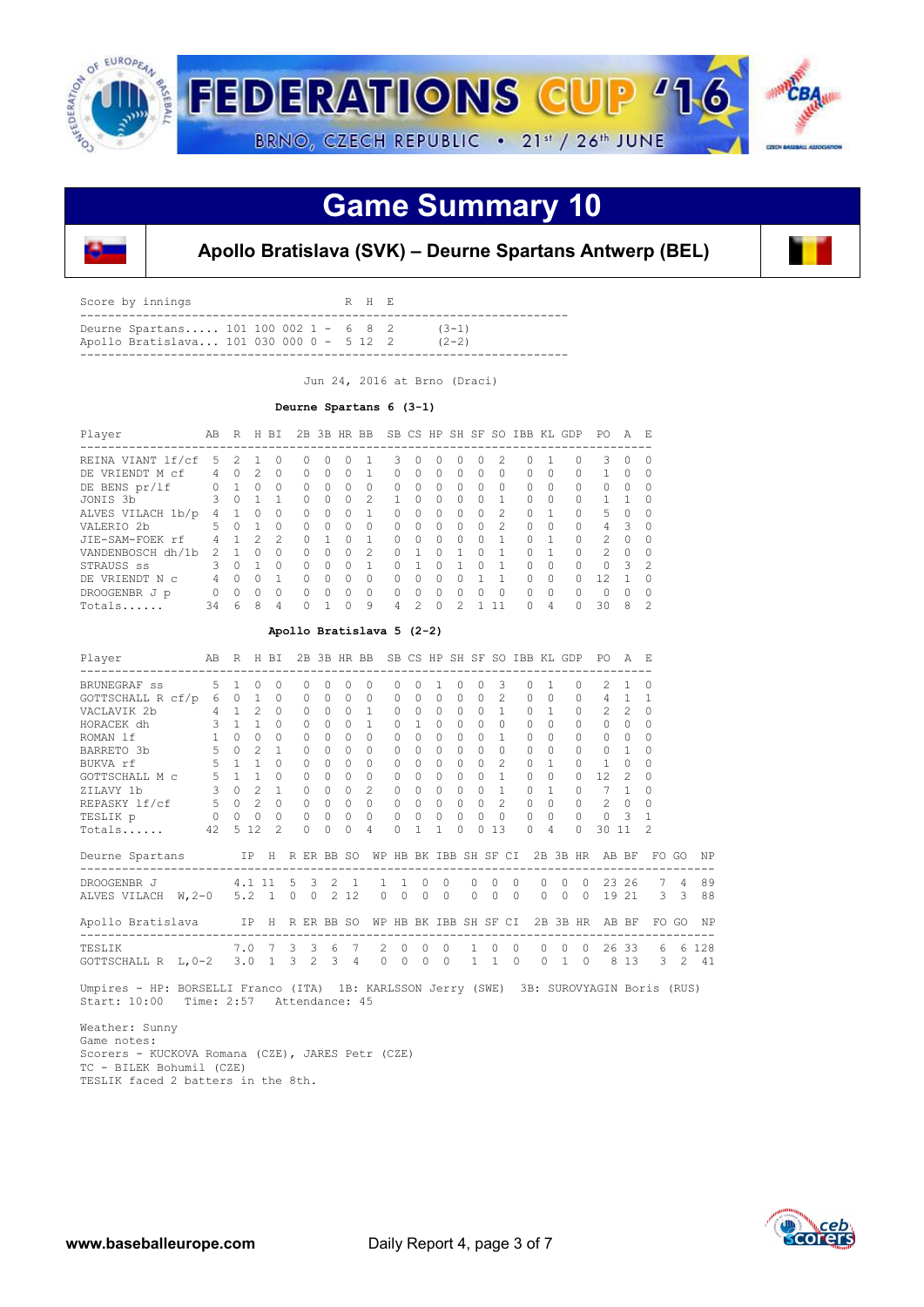

## **Game Summary 11**



### **Sölvesborg Firehawks (SWE) – SSHOR Moskvitch (RUS)**

| Score by innings                                                              |  |  | R H E |                      |
|-------------------------------------------------------------------------------|--|--|-------|----------------------|
| SSHOR Moskvich 011 000 0 - 2 5 3<br>Solvesborg Firehawks $022$ 510 2 - 12 9 1 |  |  |       | $(0-4)$<br>$(2 - 2)$ |
|                                                                               |  |  |       |                      |

Jun 24, 2016 at Brno (Draci)

#### **SSHOR Moskvich 2 (0-4)**

| Player                         | AB            | R            | Н | <b>BT</b> | 2B       | 3B           | HR       | <b>BB</b> |    |   |          | SB CS HP SH SF |          |               | SO IBB KL GDP |          |          | PO.           | A             | F.            |
|--------------------------------|---------------|--------------|---|-----------|----------|--------------|----------|-----------|----|---|----------|----------------|----------|---------------|---------------|----------|----------|---------------|---------------|---------------|
| KOCHNOV cf                     | 3             | <sup>n</sup> |   | 0         | 0        | <sup>0</sup> |          | Ω         | Ω  | 0 |          | $^{\circ}$     | O        | $\cup$        |               | $\Omega$ | 0        | $\bigcap$     | 0             | <sup>0</sup>  |
| CHERNYSHOV 3b                  |               | $\cap$       | 0 | $\Omega$  | $\Omega$ | $\Omega$     |          | 0         | O. | 0 | 0        |                | O        |               | $\Omega$      |          | $\Omega$ | 2.            |               | O             |
| KUDRYASHOV ss                  | $\mathcal{P}$ | $\cap$       | O | 1         | $\Omega$ | $\Omega$     | $\Omega$ | $\Omega$  | O  | 0 | $\Omega$ | U              |          | 1             | $\Omega$      | $\Omega$ | $\Omega$ | $\mathcal{L}$ | 4             |               |
| LIBIN E rf                     |               |              |   | $\Omega$  | $\Omega$ | $\Omega$     | $\Omega$ | 0         | 0  | 0 | 0        | n              | 0        | <sup>0</sup>  | 0             | $\Omega$ | $\Omega$ | $\mathcal{P}$ | 0             | O             |
| LOBANOV NIKI rf                | 0             | 0            | Ω | $\Omega$  | 0        | $\Omega$     |          | 0         | O. | 0 | 0        | n              | 0        | <sup>0</sup>  | $\Omega$      |          | $\Omega$ | 1.            | $\Omega$      |               |
| LOBANOV NIKO<br>1 <sub>b</sub> | 3             | $\cap$       | O | $\Omega$  | $\Omega$ | $\Omega$     | $\Omega$ | $\Omega$  | U  | 0 | $\Omega$ | U              | $\Omega$ | $\Omega$      | $\Omega$      | $\Omega$ | $\Omega$ | 6             | O             | ∩             |
| BOLOTIN C                      | 3             | $\bigcap$    | Ω | $\Omega$  | $\Omega$ | $\Omega$     | $\cap$   | 0         | 0  | 0 | $\Omega$ | U              | 0        | 1             | $\Omega$      | $\Omega$ | $\Omega$ |               | Ω             |               |
| GALKIN D p                     |               | $\cap$       | Ω |           | 0        | $\Omega$     | ∩        | 0         | Ω  | 0 | $\Omega$ | n              | O        | <sup>0</sup>  | 0             | $\Omega$ | $\Omega$ | $\Omega$      | $\mathcal{P}$ | O             |
| TETEREV 2b                     |               | <sup>n</sup> | Λ | $\Omega$  | $\cap$   | <sup>0</sup> | ∩        | 0         | Λ  | 0 | 0        | U              | 0        | <sup>0</sup>  | ∩             | $\cap$   | $\Omega$ | $\mathcal{P}$ |               | ∩             |
| ALENICHEV 1f                   | 3             | $\cap$       | Ω | $\Omega$  | $\Omega$ | <sup>0</sup> | ∩        | Ω         | 0  | 0 | $\Omega$ | U              | $\Omega$ | $\mathcal{P}$ | Ω             | $\Omega$ | $\Omega$ |               | Ω             | Ω             |
| BYKOVTSEV 2b/p                 |               |              | ζ | $\Omega$  | $\Omega$ | $\Omega$     | $\Omega$ | $\Omega$  | Ω  | 0 | $\Omega$ |                | $\Omega$ | $\Omega$      | 0             | $\Omega$ | $\Omega$ | 3             | $\mathcal{P}$ | $\mathcal{P}$ |
| Totals                         | 25            | っ            | 5 | 2         | $\Omega$ | ∩            |          | 0         | Λ  |   |          |                |          | 5             |               | $\Omega$ | $\cap$   | $20^{\circ}$  | $\cap$        | ς             |

#### **Solvesborg Firehawks 12 (2-2)**

| Player                                               | AB           | R HBI          |                              | ---------                     |                         | 2B                   |                      |                      | 3B HR BB SB CS HP SH SF SO IBB KL GDP            |                       |                       |                      |           |              |               |           |                      |              |                | PO.                | A                    | E.             |       |    |
|------------------------------------------------------|--------------|----------------|------------------------------|-------------------------------|-------------------------|----------------------|----------------------|----------------------|--------------------------------------------------|-----------------------|-----------------------|----------------------|-----------|--------------|---------------|-----------|----------------------|--------------|----------------|--------------------|----------------------|----------------|-------|----|
| JOHNSON B C                                          |              | $\mathcal{L}$  | $\mathcal{L}$                | $\mathbf{1}$                  |                         | $\Omega$             | $\Omega$             | 1                    | $\overline{1}$                                   | 0                     | $\Omega$              | $\Omega$             | $\bigcap$ | $\cap$       | $\Omega$      |           | $\bigcap$            | $\cap$       | $\cap$         | 5                  | $\Omega$             | 0              |       |    |
| HALLSTEN 2b                                          |              | $3 \quad 2$    | $\mathbf{1}$                 | $\Omega$                      |                         | $\Omega$             |                      | $\Omega$             | $\mathfrak{D}$                                   | 1                     | $\Omega$              | $\Omega$             | $\bigcap$ | $\Omega$     | $\Omega$      |           | $\Omega$             | $\Omega$     | $\cap$         | $\mathbf{1}$       | $\overline{1}$       | $\Omega$       |       |    |
| PORTER SS                                            |              | $3 \quad 1$    | $\Omega$                     | $\Omega$                      |                         | $\Omega$             | $\Omega$             | $0 \quad 0$          |                                                  | $\Omega$              | $\Omega$              | $\mathcal{L}$        | $\Omega$  | $\Omega$     | $\Omega$      |           | $\Omega$             | $\Omega$     |                | $\mathbf{1}$       | $\overline{2}$       | 1              |       |    |
| JOHNSON J 3b                                         |              | 3 <sup>3</sup> | $\mathbf{1}$                 | $\mathbf{1}$                  |                         | $\circ$              | $\Omega$             | $\Omega$             | $\mathbf{1}$                                     | 1                     | $\Omega$              | $\circ$              | $\Omega$  |              | $\Omega$      |           | $\Omega$             | $\Omega$     | $\bigcap$      | $0 \quad 1$        |                      | 0              |       |    |
| ODMO rf                                              | $\circ$      | $\circ$        | $\Omega$                     | $\mathbf{1}$                  |                         | $\circ$              | $\Omega$             | $\Omega$             | $\mathbf{1}$                                     | 0                     | $\Omega$              | $\circ$              | $\Omega$  | $\Omega$     | $\Omega$      |           | $\Omega$             | $\Omega$     | $\cap$         | $\circ$            | $\Omega$             | $\Omega$       |       |    |
| JOHNSON D dh<br>OLEFALK cf                           | 3<br>3       | $\Omega$       | $\mathbf{1}$<br>$\mathbf{1}$ | $\mathcal{L}$<br>$\mathbf{1}$ |                         | $\Omega$<br>$\Omega$ | $\Omega$<br>$\Omega$ | $\Omega$<br>$\Omega$ | $\mathfrak{D}$<br>$\mathbf{1}$                   | 1<br>$\Omega$         | $\Omega$<br>$\bigcap$ | $\Omega$<br>$\Omega$ | $\Omega$  | $\bigcap$    | 0<br>$\Omega$ |           | $\Omega$<br>$\Omega$ |              | $\bigcap$      | $\Omega$<br>3      | $\Omega$<br>$\Omega$ | 0<br>0         |       |    |
| KIAS 1b                                              | $\mathbf{3}$ |                |                              | $\mathbf{1}$                  |                         | $\mathbf{1}$         | $\bigcap$            | $\Omega$             | $\mathbf{1}$                                     | 1                     | $\cap$                | $\Omega$             | $\bigcap$ |              | $\Omega$      |           | $\bigcap$            |              | $\Omega$       | $\overline{7}$     | $\overline{1}$       | 0              |       |    |
| BROMAN rf                                            | $\mathbf{1}$ | $\cap$         | $\mathbf{1}$                 | $\Omega$                      |                         | $\Omega$             | $\bigcap$            | $\Omega$             | $\Omega$                                         | $\Omega$              | $\Omega$              | $\mathbf{1}$         | $\bigcap$ | $\bigcap$    | $\Omega$      |           | $\Omega$             | $\cap$       | $\cap$         | $\Omega$           | $\Omega$             | 0              |       |    |
| TRUDEL ph/rf                                         | $2^{\circ}$  | $\cap$         | $\Omega$                     | $\Omega$                      |                         | $\Omega$             | $\Omega$             | $\cap$               | $\Omega$                                         | $\Omega$              | $\Omega$              | $\Omega$             | $\cap$    | $\Omega$     | $\mathbf{1}$  |           | $\bigcap$            | <sup>n</sup> | $\Omega$       | $\mathcal{L}$      | $\Omega$             | 0              |       |    |
| SEGRE 1f                                             |              | $4 \quad 1$    | $\mathbf{1}$                 | $\mathbf{1}$                  |                         | $\Omega$             | $\Omega$             | $\Omega$             | $\Omega$                                         | $\Omega$              | $\bigcap$             | $\Omega$             | $\Omega$  | $\Omega$     | $\Omega$      |           | $\bigcap$            | $\Omega$     | $\cap$         | $\mathcal{L}$      | $\Omega$             | 0              |       |    |
| KNUTSSON p                                           |              | $0\quad 0$     |                              | $0 \quad 0$                   |                         | $\circ$              |                      | $0\quad 0\quad 0$    |                                                  | $\circ$               |                       | $0\quad 0$           | $\Omega$  | $\Omega$     | $\Omega$      |           | $\Omega$             | $\Omega$     | $\Omega$       | $\Omega$           | $\overline{1}$       | $\Omega$       |       |    |
| Totals                                               |              | 29 12          | 9                            | 8                             |                         | 1                    |                      | $\mathbf{1}$         | 9                                                | 4                     | $\Omega$              | ς                    | $\Omega$  |              | 1             |           | $\Omega$             |              | $\cap$         | 2.1                | 6                    | 1              |       |    |
| SSHOR Moskvich IP H R ER BB SO WP HB BK IBB SH SF CI |              |                |                              |                               |                         |                      |                      |                      |                                                  |                       |                       |                      |           |              |               |           |                      |              |                | 2B 3B HR AB BF     |                      |                | FO GO | NP |
| --------------------------<br>GALKIN $D$ L, $0-1$    |              | 4.0 8          |                              |                               | 9                       |                      | 6 4                  | $\Omega$             | ------------------------------------<br>$\Omega$ |                       | $2 \quad 2$           | $\Omega$             |           | $\Omega$     | $\Omega$      | $\bigcap$ | $\mathbf{1}$         | $\mathbf{1}$ | $\bigcirc$     | ------------------ | 20 26                | $\overline{4}$ | 6     | 89 |
| <b>BYKOVTSEV</b>                                     |              |                |                              | $2, 2 \quad 1$                | $\overline{\mathbf{3}}$ |                      | $3 \quad 5$          | $\mathbf{1}$         | $\Omega$                                         | $\overline{1}$        | $\Omega$              | $\Omega$             |           | $\Omega$     | $\Omega$      | $\Omega$  | $\Omega$             | $\Omega$     | $\overline{1}$ | 9                  | 15                   | $\overline{4}$ | 3     | 57 |
| Solvesborg Firehawks IP H R ER BB SO                 |              |                |                              |                               |                         |                      |                      |                      |                                                  | WP HB BK IBB SH SF CI |                       |                      |           |              |               |           |                      |              |                | 2B 3B HR AB BF     |                      |                | FO GO | NP |
| KNUTSSON<br>$W.1-0$                                  |              | 7.0 5          |                              |                               | $\mathcal{L}$           |                      | $1 \quad 0$          | 5                    | $\circ$                                          | $\overline{1}$        | $\Omega$              | $\Omega$             |           | $\mathbf{1}$ | 1             | $\Omega$  | $\Omega$             | $\Omega$     | $\overline{0}$ | 25                 | 28                   | 9              | 7     | 86 |
|                                                      |              |                |                              |                               |                         |                      |                      |                      |                                                  |                       |                       |                      |           |              |               |           |                      |              |                |                    |                      |                |       |    |

 Umpires - HP: PRIBYL Frantisek (CZE) 1B: MATULIK Roman (SVK) 3B: KARLSSON Jerry (SWE) Start: 14:30 Time: 1:56 Attendance: 45

 Weather: Sunny Game notes: Scorers - CAPKA Filip (CZE), JARES Petr (CZE) TC - BILEK Bohumil (CZE)

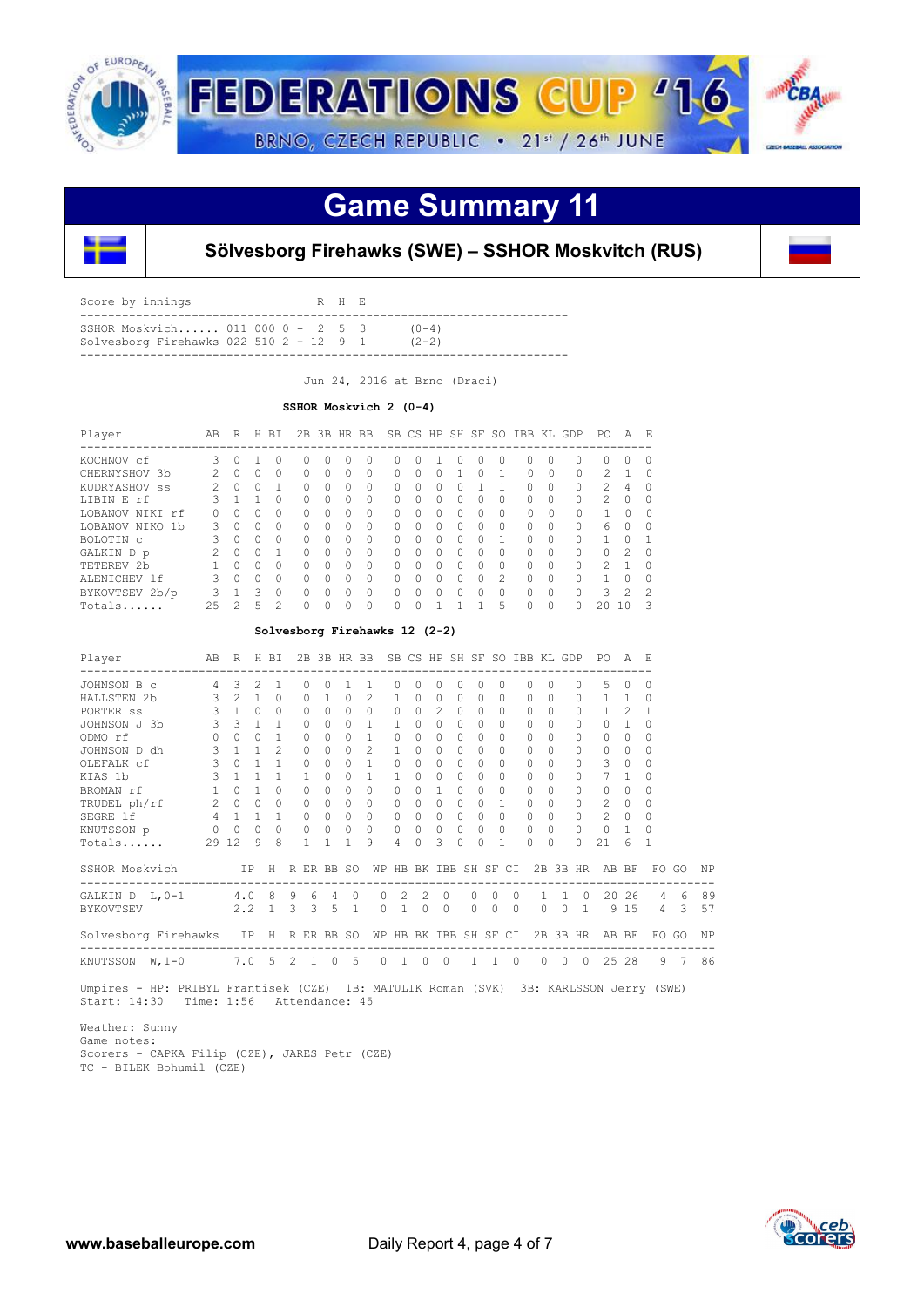

## **Game Summary 12**



### **Draci Brno (CZE) – Buffaloes Blagoevgrad (BUL)**

| Score by innings                                                     |  |  | R H E |                      |
|----------------------------------------------------------------------|--|--|-------|----------------------|
| Buffaloes Blagoevgr. $000 00 - 0 2 3$<br>Draci Brno 900 24 - 15 15 0 |  |  |       | $(1-3)$<br>$(4 - 0)$ |

Jun 24, 2016 at Brno (Draci)

#### **Buffaloes Blagoevgr 0 (1-3)**

| Player           | AВ             | R            | Н             | BT.      |              | $2B$ $3B$ |         | HR BB          |           | SB CS    |   | HP SH SF                         |    | SO.           | IBB      | KL       | GDP       | PO.       | A      | E.       |
|------------------|----------------|--------------|---------------|----------|--------------|-----------|---------|----------------|-----------|----------|---|----------------------------------|----|---------------|----------|----------|-----------|-----------|--------|----------|
| DUNDALOV 3b      |                | 0            |               |          |              |           | $^{()}$ |                | $^{(1)}$  | 0        |   |                                  |    |               | 0        | $\Omega$ |           |           | Ω      |          |
| PETROV Pr 1f     | $\mathcal{P}$  | $\Omega$     |               | $\Omega$ | $\Omega$     | $\Omega$  | 0       | $\Omega$       | $\bigcap$ | $\Omega$ | 0 | $\Omega$                         |    | 0             | $\Omega$ | $\Omega$ | $\Omega$  | $\Omega$  | Ω      |          |
| TEMELKOV SK dh/c | 2              | O            | Ω             | $\Omega$ | $\Omega$     | $\cap$    | Ω       | $\Omega$       | $\Omega$  | $\Omega$ | O | $\cap$                           | Λ  | $\Omega$      | 0        | $\Omega$ | $\Omega$  | $\Omega$  | 0      | ∩        |
| ANDONOV 1b       | $\mathfrak{D}$ | $\cap$       | Ω             | $\Omega$ | $\Omega$     | $\cap$    | 0       | $\Omega$       | $\Omega$  | 0        | 0 | $\begin{array}{c} \n\end{array}$ | O. | 0             | 0        | ∩        | $\Omega$  | 3         | $\cap$ |          |
| TASHEV cf        |                | $\Omega$     | Ω             | $\Omega$ | 0            | $\Omega$  | Ω       |                | $\Omega$  | $\Omega$ | U | $\bigcap$                        | Ω  | 0             | 0        | $\Omega$ | $\bigcap$ | 6         | O      | ∩        |
| ANGELOV C        |                | $\Omega$     |               | $\Omega$ | $\Omega$     | O         | Ω       | $\Omega$       | $\bigcap$ | $\Omega$ | Ω | $\bigcap$                        | Ω  | 0             | $\Omega$ | $\Omega$ | $\bigcap$ | $\bigcap$ | O      | ∩        |
| PETKOV Po ss     |                | O            | Ω             | $\Omega$ | 0            | O         | Ω       | $\Omega$       | $\bigcap$ | Ω        | Ω | $\bigcap$                        |    |               | 0        | $\Omega$ | $\Omega$  | $\bigcap$ | U      | $\Omega$ |
| BALABANSKI 2b    |                | $\Omega$     | Ω             | $\Omega$ | 0            | U         | Ω       | $\Omega$       | $\bigcap$ | Λ        | Ω | $\bigcap$                        |    | $\mathcal{P}$ | 0        |          |           |           |        |          |
| SHOPSKI rf       |                | O            | O             | $\Omega$ | $\Omega$     | O         | O       | 1              | $\cap$    | Λ        | Ω | $\cap$                           |    |               | O        | $\Omega$ | $\bigcap$ | 3         | O      | ∩        |
| BLAGOEV p        | ∩              | <sup>0</sup> | Ω             | $\Omega$ | $\Omega$     | U         | Ω       | $\Omega$       | $\bigcap$ | ∩        | Ω | $\cap$                           | Ω  | $\cap$        | 0        | $\Omega$ | $\bigcap$ | 1         | Λ      | ∩        |
| Totals           | 17             | <sup>n</sup> | $\mathcal{P}$ | $\cap$   | <sup>n</sup> | U         | Ω       | $\mathfrak{D}$ | $\cap$    | Λ        | Λ | <sup>n</sup>                     | ∩  | 5             | 0        |          |           | 14        |        | 3        |

 **Draci Brno 15 (4-0)**

| Player              | AB             | R              |                | H BI           |                 |               |               | 2B 3B HR BB  |              |              |          |                 |              |              |          | SB CS HP SH SF SO IBB KL GDP |          |                |           | PO.            | A        | - F.     |    |         |
|---------------------|----------------|----------------|----------------|----------------|-----------------|---------------|---------------|--------------|--------------|--------------|----------|-----------------|--------------|--------------|----------|------------------------------|----------|----------------|-----------|----------------|----------|----------|----|---------|
| HAJTMAR J 2b        | 3              | $\mathcal{D}$  | $\mathcal{L}$  | 3              | 0               |               | ∩             | ∩            | 2            | Ω            |          | ∩               | 0            | O            | Ω        | 0                            | 0        |                | $\cap$    | U              | 2.       | $\Omega$ |    |         |
| HAJTMAR A SS        | $\overline{4}$ | $\mathfrak{D}$ | $\mathcal{L}$  | 3              |                 |               |               | $\Omega$     | $\Omega$     | $\Omega$     | $\Omega$ | $\Omega$        | $\Omega$     | $\Omega$     | $\Omega$ | $\Omega$                     | $\Omega$ |                | $\Omega$  | $\Omega$       | 3        | $\Omega$ |    |         |
| DERHAK 1b           | 4              | $\mathcal{L}$  |                | $\mathfrak{D}$ |                 |               | 0             | <sup>0</sup> | $\Omega$     | $\Omega$     | $\Omega$ | $\Omega$        | 0            | $\Omega$     | 0        | $\Omega$                     | $\Omega$ |                | $\Omega$  | $\overline{7}$ | 0        | $\Omega$ |    |         |
| BUDSKY dh           | 4              | $\mathcal{D}$  | 2              |                |                 |               | U             | $\cap$       | $\Omega$     | 0            | $\Omega$ | $\Omega$        | $\Omega$     | $\Omega$     | 0        | $\Omega$                     |          | $\Omega$       | $\bigcap$ | $\Omega$       | $\Omega$ | $\cap$   |    |         |
| POLANSKY 3b         | 4              |                | $\overline{1}$ |                | ∩               |               | 0             | $\cap$       | $\Omega$     | 0            | $\cap$   | $\Omega$        | $\Omega$     | $\Omega$     | Λ        | $\Omega$                     | $\Omega$ |                | $\Omega$  | $\bigcap$      | 1.       | ∩        |    |         |
| VASOUREK F C        | 3              | $\mathbf{1}$   | $\Omega$       | $\Omega$       | $\Omega$        |               | 0             | $\Omega$     |              | $\Omega$     | $\Omega$ | $\Omega$        | $\Omega$     | $\Omega$     | $\Omega$ | $\Omega$                     |          | $\Omega$       | $\Omega$  | 5              | 0        | $\Omega$ |    |         |
| MOSTEK rf           | ζ              | $\mathcal{L}$  | $\mathcal{F}$  | $\mathfrak{D}$ |                 | $\cap$        | 0             | $\cap$       |              | $\Omega$     | $\Omega$ | $\Omega$        | 0            | <sup>0</sup> | 0        | $\Omega$                     |          | $\bigcap$      | $\bigcap$ | $\Omega$       |          | $\Omega$ |    |         |
| ONDRACEK 1f         | 3              |                |                | $\mathfrak{D}$ |                 |               |               |              | 0            |              |          | $\Omega$        |              |              | 0        | 0                            | $\Omega$ |                | $\Omega$  | $\Omega$       | 0        | $\Omega$ |    |         |
| DUBOVY cf           | 3              | $\overline{1}$ | 2              | $\mathcal{P}$  | $\Omega$        |               | $\Omega$      | $\Omega$     |              | $\Omega$     | $\Omega$ | $\Omega$        | $\Omega$     | $\Omega$     | 0        | $\Omega$                     | $\Omega$ |                | $\Omega$  | $\mathfrak{D}$ | $\Omega$ | $\Omega$ |    |         |
| MINARIK p           | 0              | $\circ$        |                | $\Omega$       |                 | $\Omega$      | $\Omega$      | $\Omega$     | 0            | 0            | $\circ$  | $\circ$         | $\mathbf{0}$ | $\Omega$     | $\Omega$ | $\Omega$                     | $\Omega$ |                | $\Omega$  | $\mathbf{1}$   |          | $\Omega$ |    |         |
| Totals              |                | 31 15 15       |                | 15             |                 | $\mathcal{L}$ |               | $\cap$       | 5            | $\Omega$     | $\cap$   | $\Omega$        | $\Omega$     | 1            | $\cap$   | $\Omega$                     |          | $\bigcap$      | $\Omega$  | 1.5            |          | $\cap$   |    |         |
| Buffaloes Blagoevgr |                |                | IP             | H              | R ER BB SO      |               |               |              | WP           | HB           |          | BK IBB SH SF CI |              |              |          |                              |          |                | 2B 3B HR  |                | AB BF    | FO       | GO | ΝP      |
| BLAGOEV<br>L,0-2    |                |                |                |                | 4.2 15 15 5 5 0 |               |               |              | $\Omega$     | $\Omega$     | $\Omega$ | $\Omega$        |              | $\Omega$     |          | $\Omega$                     | 3        | $\overline{1}$ | $\Omega$  |                | 31 37    | 13       |    | 1 1 2 0 |
| Draci Brno          |                |                | IP             | H              | R ER BB SO      |               |               |              | WP           | HB           |          | BK IBB SH SF CI |              |              |          |                              |          |                | 2B 3B HR  | AB             | BF       | FO       | GO | NP      |
| MINARIK<br>$W, 1-0$ |                | 5.0            |                | $\mathcal{L}$  | $\cap$          | <sup>0</sup>  | $\mathcal{L}$ | 5            | <sup>n</sup> | <sup>0</sup> | O        | 0               |              |              |          |                              |          | <sup>0</sup>   |           | 17             | 19       | 3        |    | 67      |

 Umpires - HP: JACOBS Jean-Paul (BEL) 1B: ROLOFF Thorsten (GER) 3B: MATULIK Roman (SVK) Start: 19:00 Time: 1:25 Attendance: 150

 Weather: Sunny Game notes: Scorers - JARES Petr (CZE), KUCKOVA Romana (CZE) TC - VALLES Jordi (ESP)

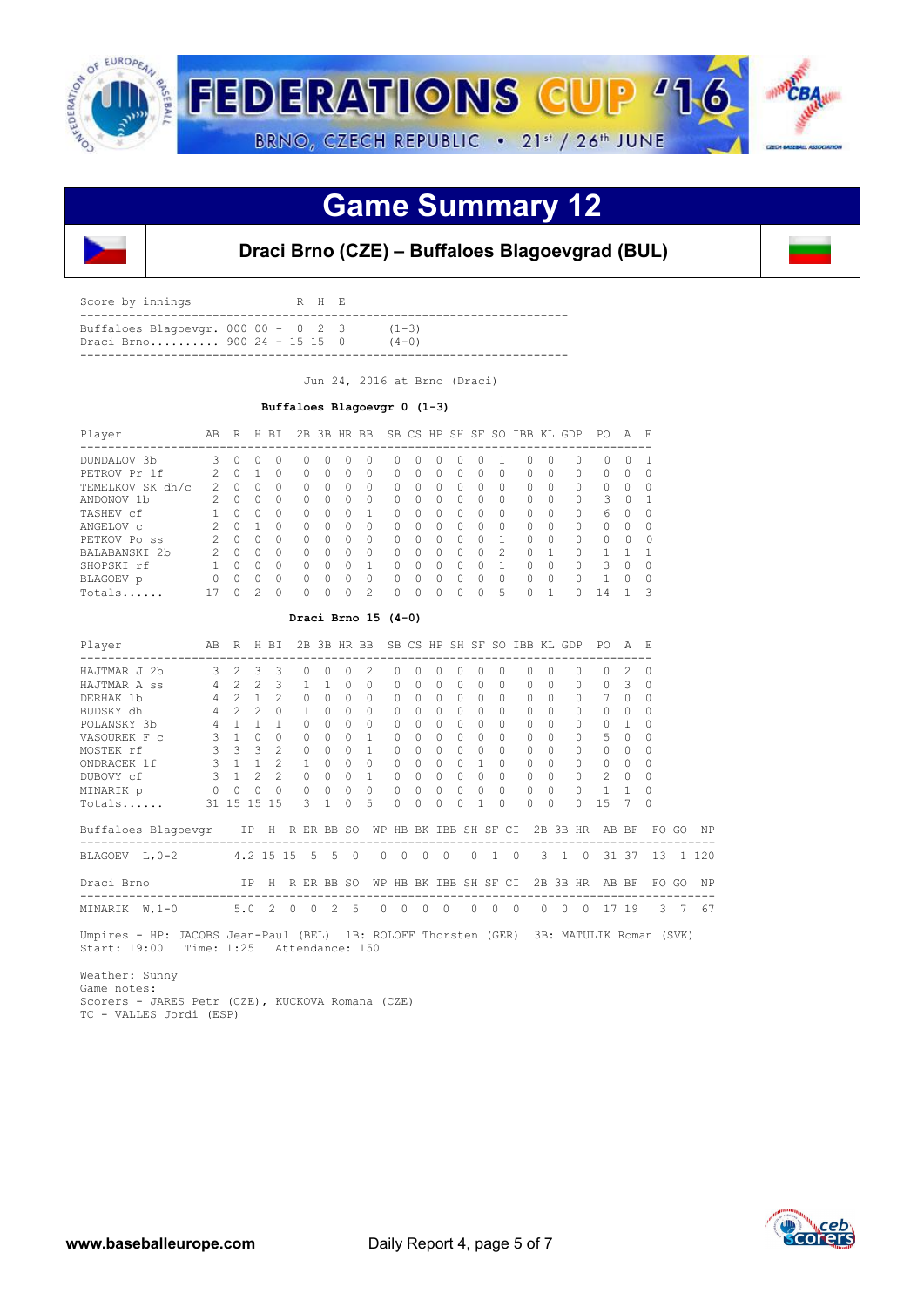

# **Technical Appointments**

## **Saturday June 25th**

| Game            | At time | <b>Venue</b>           | Pool         | <b>Home team</b>              |             |        | <b>Visiting team</b>       |  |
|-----------------|---------|------------------------|--------------|-------------------------------|-------------|--------|----------------------------|--|
| 13              | 10:00   | <b>Brno</b>            | A            | Deurne Spartans Antwerp (BEL) | <b>TELE</b> |        | Solvesborg Firehawks (SWE) |  |
| <b>Umpires:</b> |         | Roman Matulik (SVK)    |              | Franco Borselli (ITA)         |             |        | Boris Surovyagin (RUS)     |  |
| Scorers:        |         | Filip Capka (CZE)      |              | Romana Kuckova (CZE)          |             |        |                            |  |
| T.C.:           |         | Bohumil Bilek (CZE)    |              |                               |             |        |                            |  |
|                 |         |                        |              |                               |             |        |                            |  |
| <b>Game</b>     | At time | <b>Venue</b>           | <b>Group</b> | <b>Home team</b>              |             |        | <b>Visiting team</b>       |  |
| 14              | 14:30   | <b>Brno</b>            | A            | Buffaloes Blagoevgrad (BUL)   |             | كالأنا | Apollo Bratislava (SVK)    |  |
| <b>Umpires:</b> |         | Frantisek Pribyl (CZE) |              | Boris Surovyagin (RUS)        |             |        | Jean-Paul Jacobs (BEL)     |  |
| Scorers:        |         | Petr Jares (CZE)       |              | Filip Capka (CZE)             |             |        |                            |  |
| T.C.:           |         | Jordi Valles (ESP)     |              |                               |             |        |                            |  |
|                 |         |                        |              |                               |             |        |                            |  |
| <b>Game</b>     | At time | <b>Venue</b>           | Group        | <b>Home team</b>              |             |        | <b>Visiting team</b>       |  |
| 15              | 19:00   | <b>Brno</b>            | A            | <b>SSHOR Moskvitch (RUS)</b>  |             |        | Draci Brno (CZE)           |  |
| <b>Umpires:</b> |         | Thorston Roloff (GER)  |              | Jean-Paul Jacobs (BEL)        |             |        | Jerry Karlsson (SWE)       |  |
| Scorers:        |         | Romana Kuckova (CZE)   |              | Petr Jares (CZE)              |             |        |                            |  |
| T.C.:           |         | Jordi Valles (ESP)     |              |                               |             |        |                            |  |